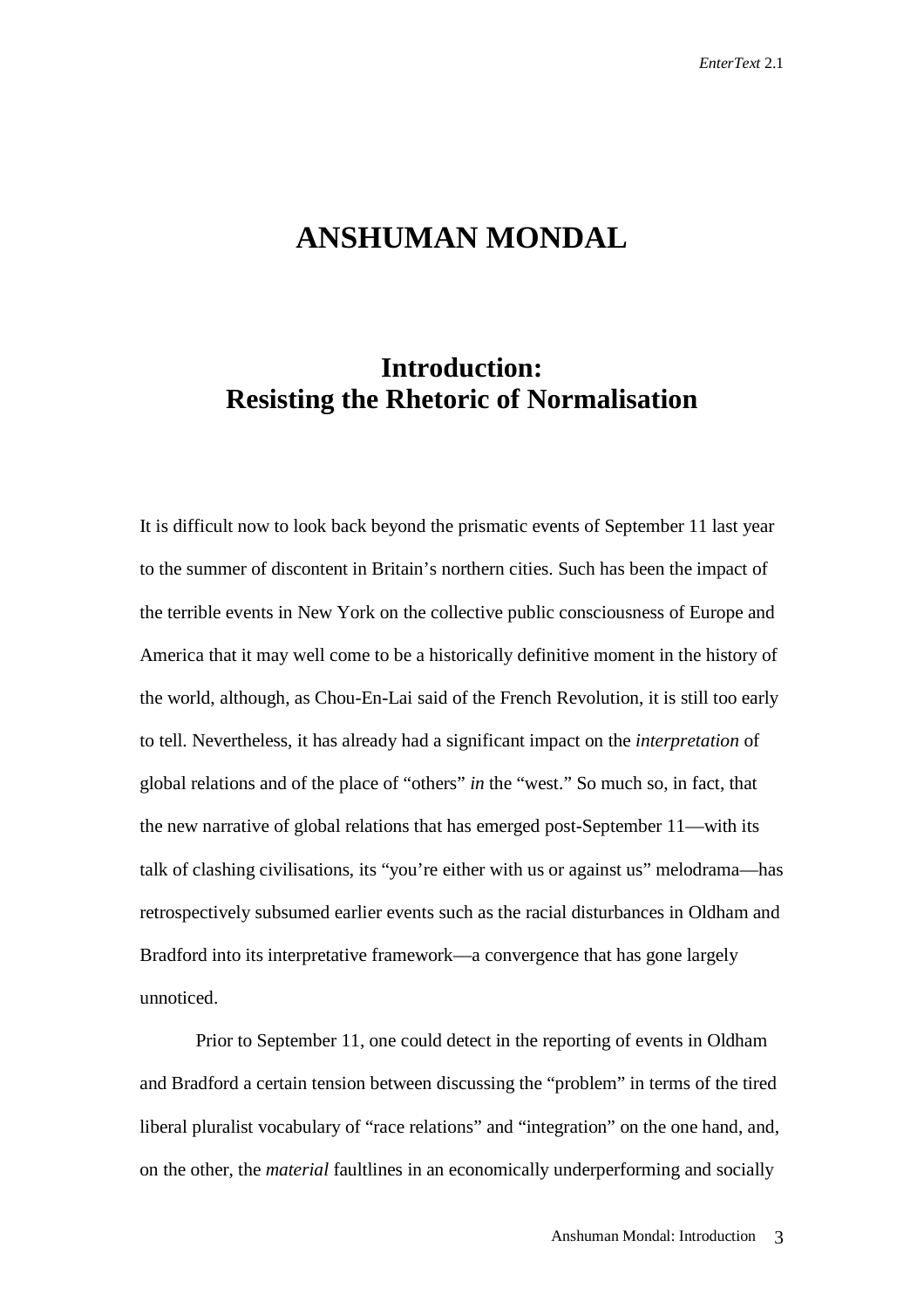fractured corner of Britain. Racial and cultural difference was a potent discourse through which material factors such as poverty, lack of education, limited opportunity and unemployment could be interpreted and conclusions drawn. It is clear there was a perceived bias in the allocation of resources—housing, social services, infrastructural investment—towards the Asian communities on the part of the "white" communities in some highly depressed areas of Oldham; it is also equally clear that a new generation of Asian youth feel disenfranchised and alienated from society for precisely the same reasons in reverse. For both groups, race became a signifier by which to articulate such material grievances.

This tension between discussing the disturbances in terms of culture and community, on the one hand, and in terms of material disadvantage, on the other, still exists but, after September 11, shifted decisively towards the former—at least in public political discourse. The debate now fell not within the context of poverty and lack of opportunity, but rather identity. Already heavily Islamophobic, the public discourse in Britain since September has focussed in the main on questions relating exclusively to culture, identity and "belonging" (read: allegiance, or loyalty). Here the narrative of the "clash of civilisations" can be felt on such questions as: can Britain's ethnic minorities ever be integrated fully? Will they ever "belong" here? How can the secular "west" accommodate communities that do not believe in secularism? Where do their loyalties lie—with their state or their religion? Underlying all of these is not only the register of civilisational conflict but also notions of identity. The media frenzy over British citizens who were fighting for the Taliban brought to a head these underlying doubts about the allegiances of Britain's ethnic minorities. Nourished by years of paranoid racist rhetoric about "swamping" and being made to feel "strangers in our own land," the persistent doubts about "multiculturalism" throughout the post-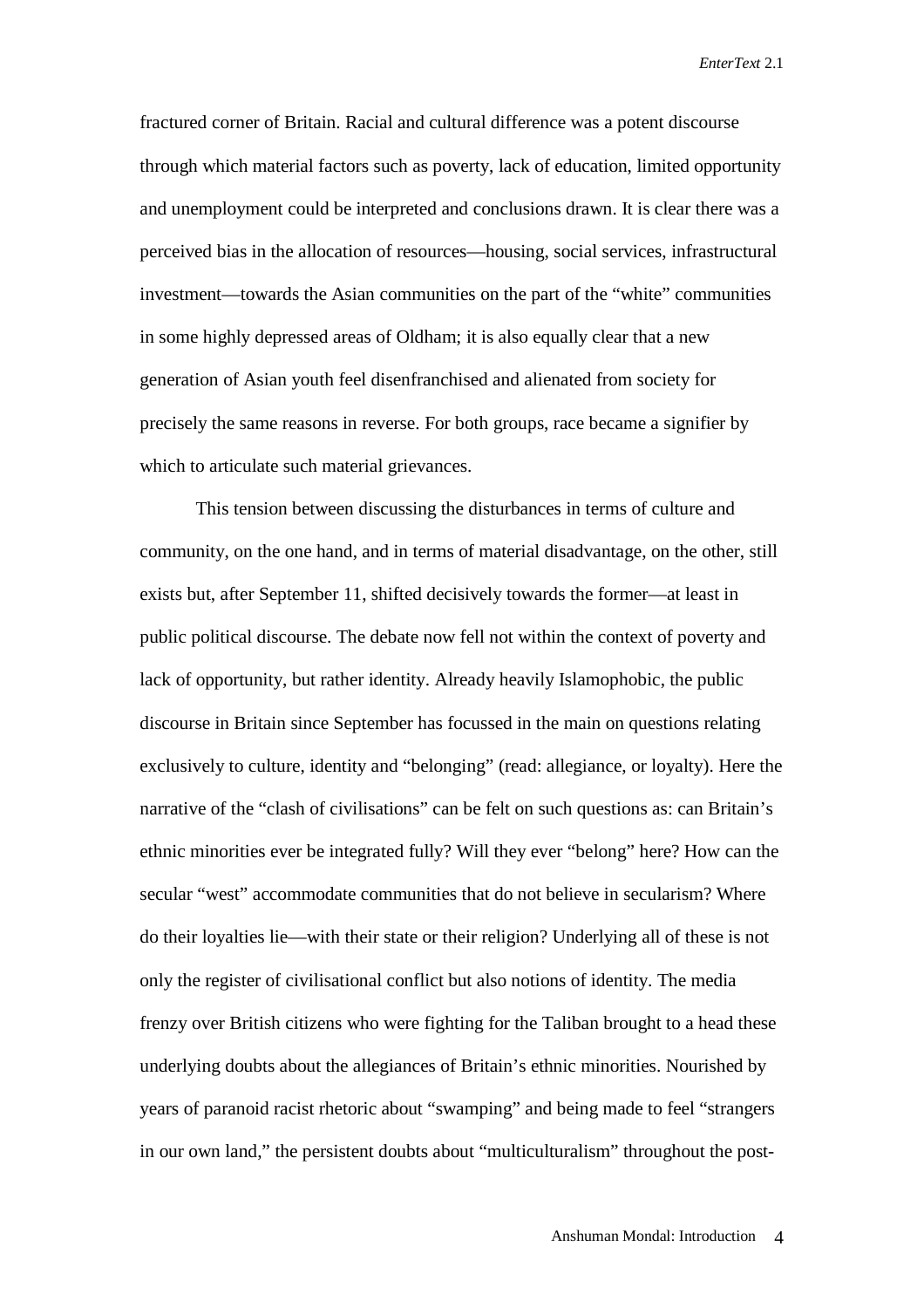immigration decades of the twentieth century rose to the surface in this vitriol over a handful of disaffected Muslim youths who somehow proved that "they" could never be like "us."

More alarmingly, the Home Secretary's recent proposals concerning citizenship and language tests and an oath of allegiance for new immigrants to Britain, and the government's continued demonisation of "asylum seekers" (which seems to have become a euphemism for immigration in general), falls squarely into line with the kind of reasoning that seeks to unthread decades, if not centuries, of cultural interweaving. David Blunkett has suggested that new immigrants should become familiar with British "norms" and "values."<sup>1</sup> This has the rather pernicious implication that the cultures which such immigrants bring with them must confront an already established "norm" of Britishness within which their cultures have no place. In this discourse, their "difference" can merely be tolerated. It is a slippage back into the old argument about "assimilation." Moreover, it sits somewhat uncomfortably with the government's official ideology of "multiculturalism"—though it does illuminate what kind of "multiculturalism" the government and the (largely white) liberal establishment are talking about.

"Multiculturalism" has become the dominant signifier in public discourse for a culturally diverse society. It is, however, highly problematic and is in practice indistinguishable from liberal pluralism. Indeed, pluralism and "multiculturalism" are often used interchangeably by ministers and the media. Underlying the term, however, are a cluster of terms such as "tolerance," "majority" and "minority" all of which preserve a rigid principle of difference between a "British" (or English) culture and its "others." Different cultures occupy, as it were, the same physical space but *not* the same cultural space. Chicken tikka masala may indeed be the most popular dish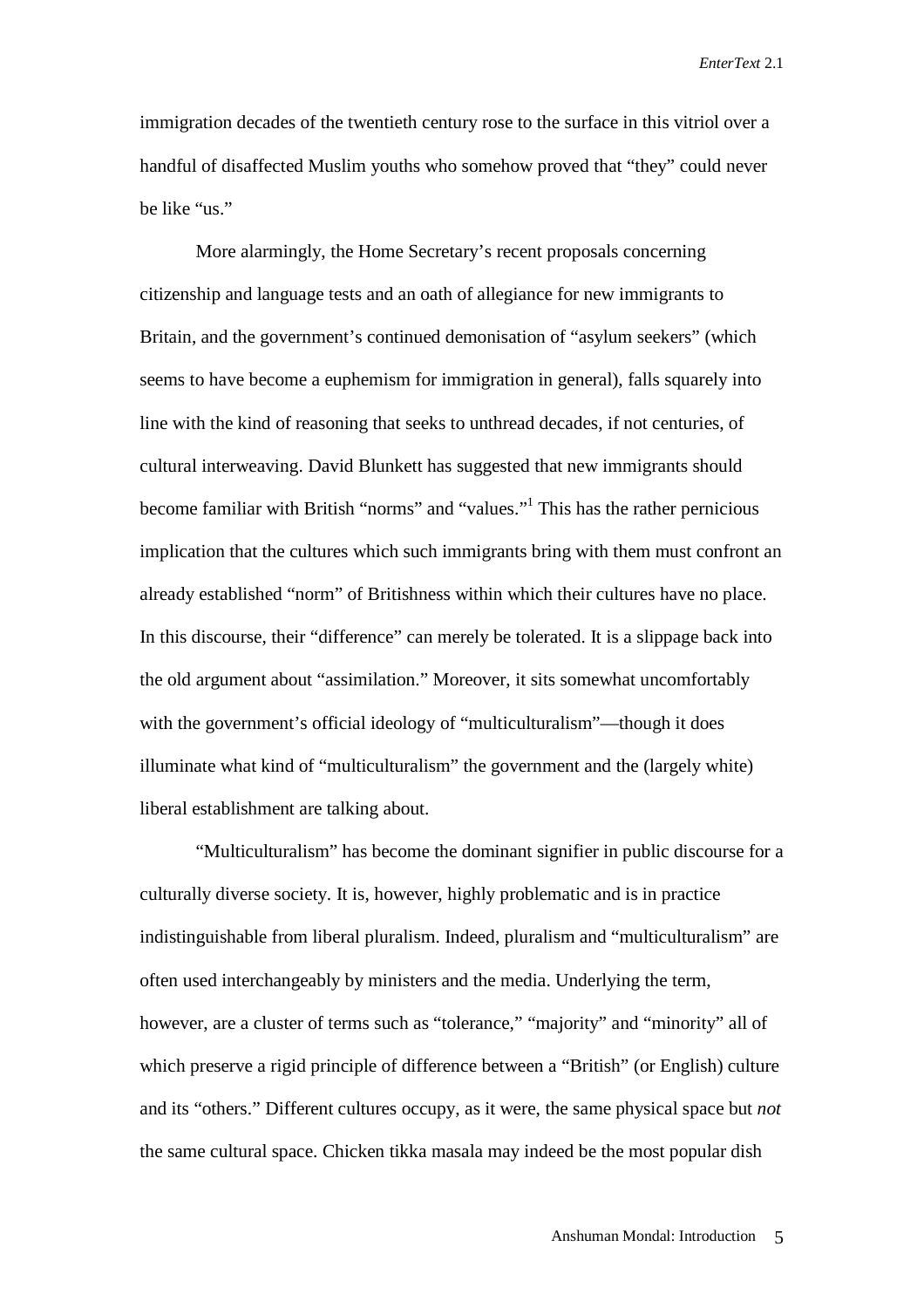for British palates but in this discourse "traditional" Britain can still be signified by cream-tea or roast beef and Yorkshire pudding. At stake here is what the "tradition" of a multicultural society is—what is, and is not, a part of the story of "Britain." As Mike Wayne and Peter Childs point out in their respective essays, a certain view of Britain is still seen as paradigmatic—a view in which the bowler hat and the Edwardian long dress (or even the miniskirt) are quintessentially "British," but not the sari, shalwar-kameez or the Nehru jacket, which are quickly dispatched to "other" traditions. However these forms of dress—especially as worn by Asian youths who have known no other home than "this blessed plot" —and cuisine (balti is from Birmingham not Bombay), and other forms cultural practice—from communities who have migrated from all corners of the globe—*are* integral to the story of Britain.

The rhetoric of normalisation articulated by David Blunkett may, it turns out, be perfectly compatible with a liberal pluralist sense of "multiculturalism" that tolerates "difference" but does not accept it as part of the "self." It is, however, incompatible with the reality of Britain today, which has undergone a process of what Stuart Hall calls "diasporisation" and which has become, in Avtar Brah's words, a "diasporic space."<sup>2</sup> New ways of thinking about cultural difference, new ideas and concepts and a new critical discourse have begun to emerge in the work of Hall, Brah, Homi Bhabha, Paul Gilroy and others, but this has not yet disseminated into the public discourse at large.

The essays assembled here discuss, in their various and complex ways, the reality of cultural diversity in Britain today and are an attempt to contribute to the mapping of new ways of thinking about the "story of Britain." Originally presented at a conference entitled "British Braids: Intercultural Dynamics in the British Isles Today," hosted by Brunel University in April 2001, all of these papers in their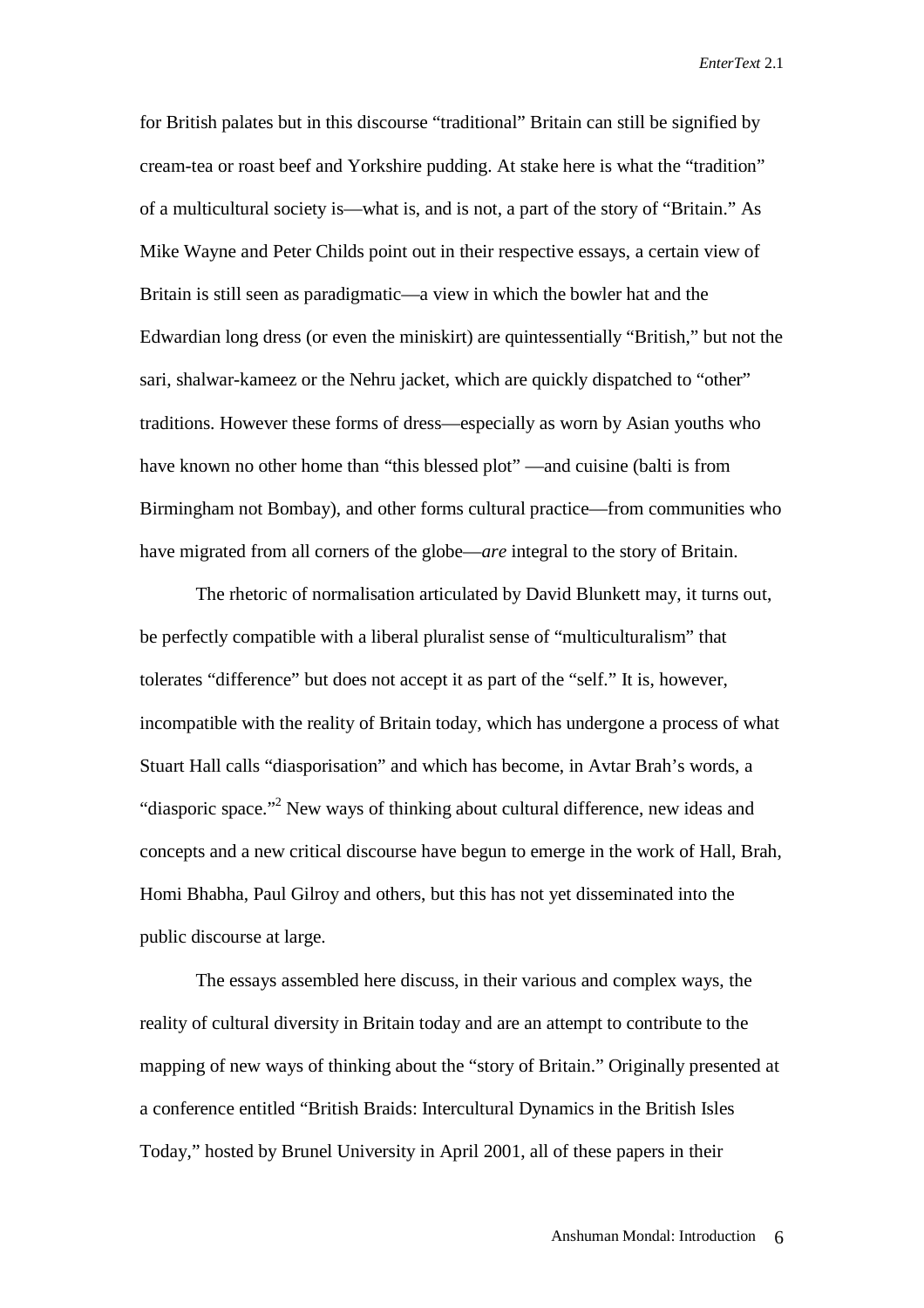different ways contribute to a critique of the facile rhetoric of normalisation that underlies the dominant definition of "multiculturalism." Instead, the conference—and this collection—asked delegates to think through the reality of cultural difference by using the alternative metaphor of "braiding." The threads of cultural difference are here seen not as parallel lines evolving separately but are brought together into a new entity in which juxtaposition, contact and contamination produces a new narrative that is different from a mere sum of its constituent parts.

In some ways, as Peter Childs reminds us, the braiding of "Britain" is particularly apposite because "Britishness" has always been a "hyphenated" identity—an identity in which difference has always been present. Drawing on the highly influential work of Linda Colley, he reminds us that the term "Britain" was not only predicated on the difference between what was seen as the Protestant Isles and its Other—namely Catholic France—in the eighteenth century, but it was also invented to accommodate cultural differences within the state itself. Occupying as it did a liminal space in the discourses of statehood that constituted it—the contrary pulls of the less culturally determined notion of "kingdom" on the one hand, and the more culturally particularist ideas of "nation" on the other—it is perhaps unsurprising that Britain could only make sense in terms of the compounds suggest by the hyphen: English-British; Scottish-British; Welsh-British. On the other hand, as the Scots and Welsh would no doubt point out, the signifier "Britain" has always had the potential to de-hyphenate, to subsume cultural difference into the "norm" of the majority: Britain was (and still remains), in the eyes of many, co-terminous with "Englishness." This de-hyphenation finds its contemporary echo in the rhetoric of normalisation voiced by, amongst others, the "Home" Secretary.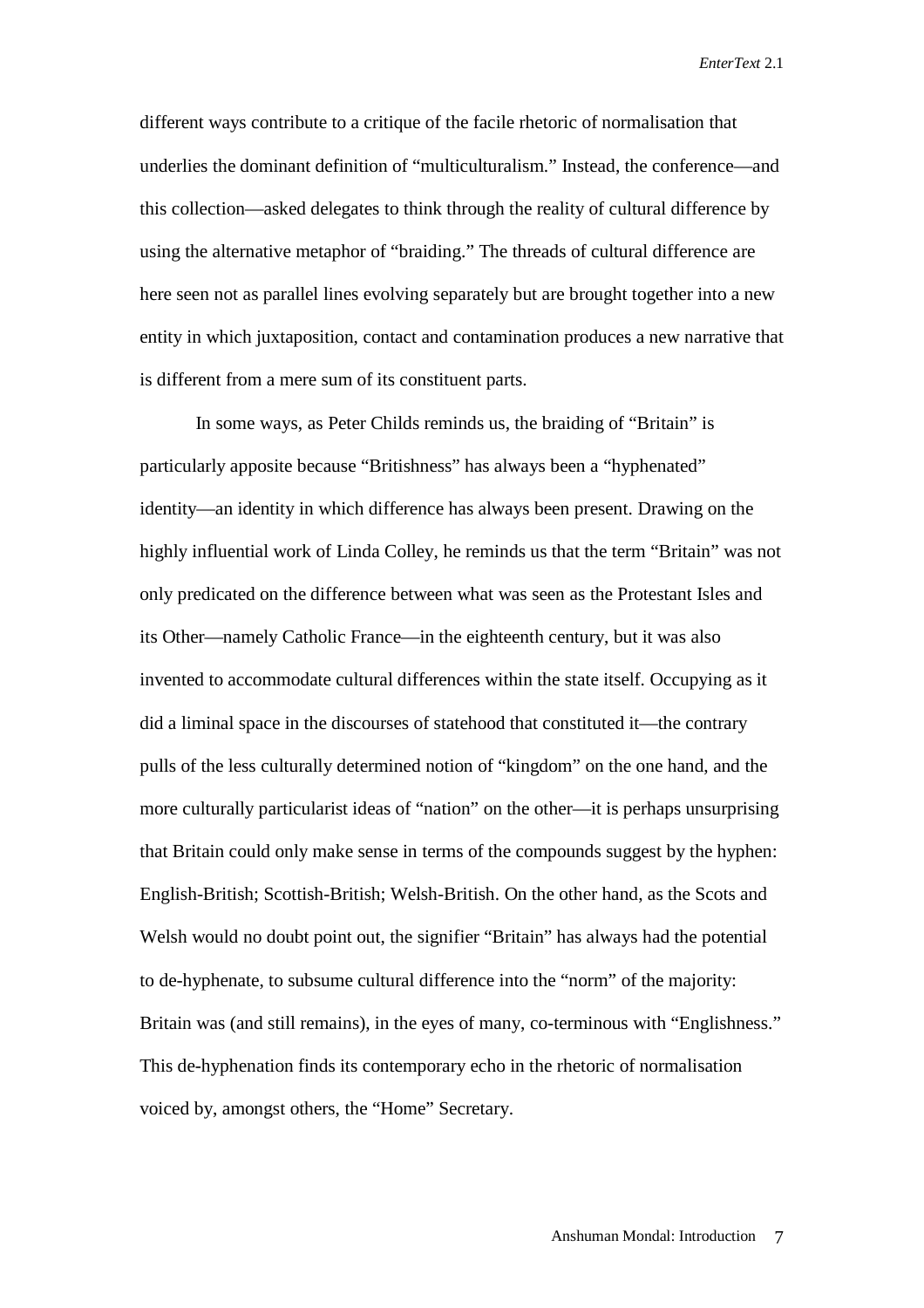Mike Wayne offers a salutary reminder that the pressures that effect the (re)formation of identity are not solely from "within" but also in a complex dialectic with how Britain sees itself in relation to how others see it. What results is the dissemination of ideas of "Britishness" that are at least partially determined by the "international image markets" within which forms of media representation, especially cinema, are distributed. Discourses of "Britishness" that are in currency in, for example, America and Europe are important in the way the British film industry promotes what "Britishness" is; in turn, this has an effect on the domestic perception of "Britishness" itself. In other words, the key theoretical point to be taken from this is that the simplistic notion of an autochthonous revision of identity is impossible. It is not just a case of how Britain is seen and defined "at home" but also how it is perceived "abroad" —by "foreigners." This, of course, deconstructs the binaries of "home" and "abroad," "domestic" and "foreign." As Derrida has suggested, selfidentity is achieved by the expulsion of difference, which nevertheless always haunts the "cleansed" term with the mark of its difference, this trace being precisely what is needed to constitute the identity in the first place. One cannot talk, then, of inside and outside, home and abroad, us and them.

In a different context, these issues are also taken up by Gail Low in her survey and analysis of the complex social, cultural and institutional processes underlying the formation of "West Indian Literature." This, of course, consequently impacted on notions of "West Indianness" —and therefore conceptions of "home" and identity for a generation of migrants from the Caribbean, as well as for that generation of "indigenes" who received them in Britain. This dialectic of "home" and "foreign," "Britain" and, amongst others, the "West Indies," and the delicate negotiation between the perspectives from which these terms were viewed was a central feature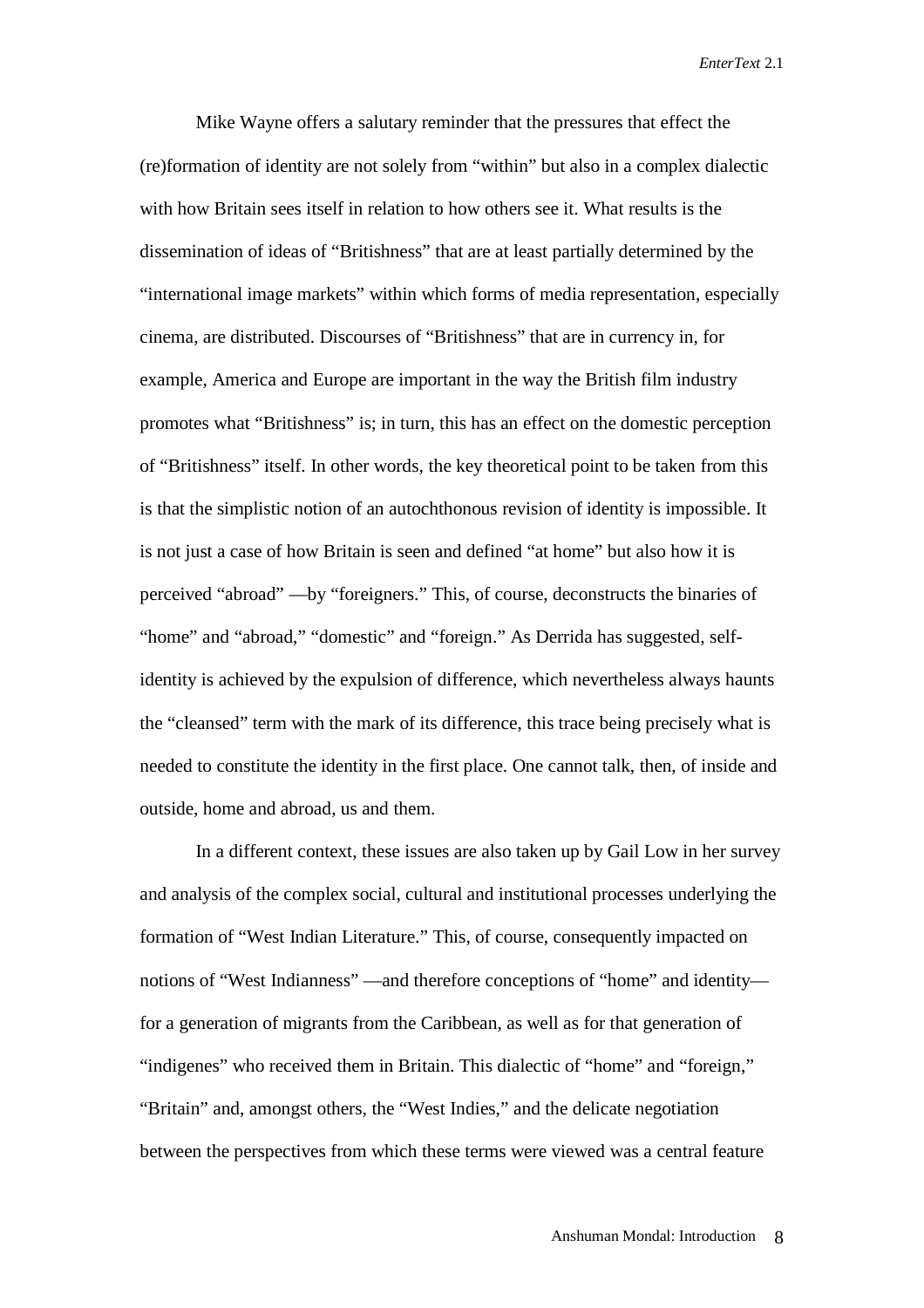of the diasporisation of Britain. Indeed, it is one of the ironies of this process that notions of "home" for immigrant communities are often embedded in discourses of cultural identity that only make sense "abroad" —in this case, Britain. In other words, other than on the cricket pitch, the term West Indies made sense for immigrants from the Caribbean only once they left and arrived in "Old Brit'n," as Selvon called it. This in turn reflects back upon how existing colonial discourses on racial and cultural identity have affected the construction of the new diasporic identities. Low considers the desire for "local colour" and "authenticity" from publishers who were, at this time, eager to publish Caribbean writers. Indeed, one of the greatest of them, Sam Selvon, was felt to be especially palatable for metropolitan literary tastes because of his "authentic" folk idiom. Underlying this, of course, are the traditional Eurocentric judgements about universalism which led to a covert patronising of these writers, even from well-meaning critics. Just how much ideas of "West Indian" identity came to be affected by metropolitan exoticism is a question worth pondering.

Christiane Schlote, in her essay, "'Im British But...': Explorations of Identity by Three Postcolonial British Women Artists," takes a deeper look at the processes of diasporisation as they have been felt in the lives and work of the writers Rukhsana Ahmad and Meera Syal, and the sculptor Sokari Douglas Camp. Her comparative perspective is especially illuminating because the "location" of each of these artists within the diasporic space of Britain is different. Ahmad was born and raised in a conservative middle-class Pakistani household before migrating to Britain; Camp, who describes herself as travelling "among global cultures," has nevertheless retained in her work the cultural influences of her native Nigeria, even though she was schooled in Britain as a boarding pupil; and Syal, the most well-known of the three, was born and raised in the West Midlands. Each of them has responded, therefore, in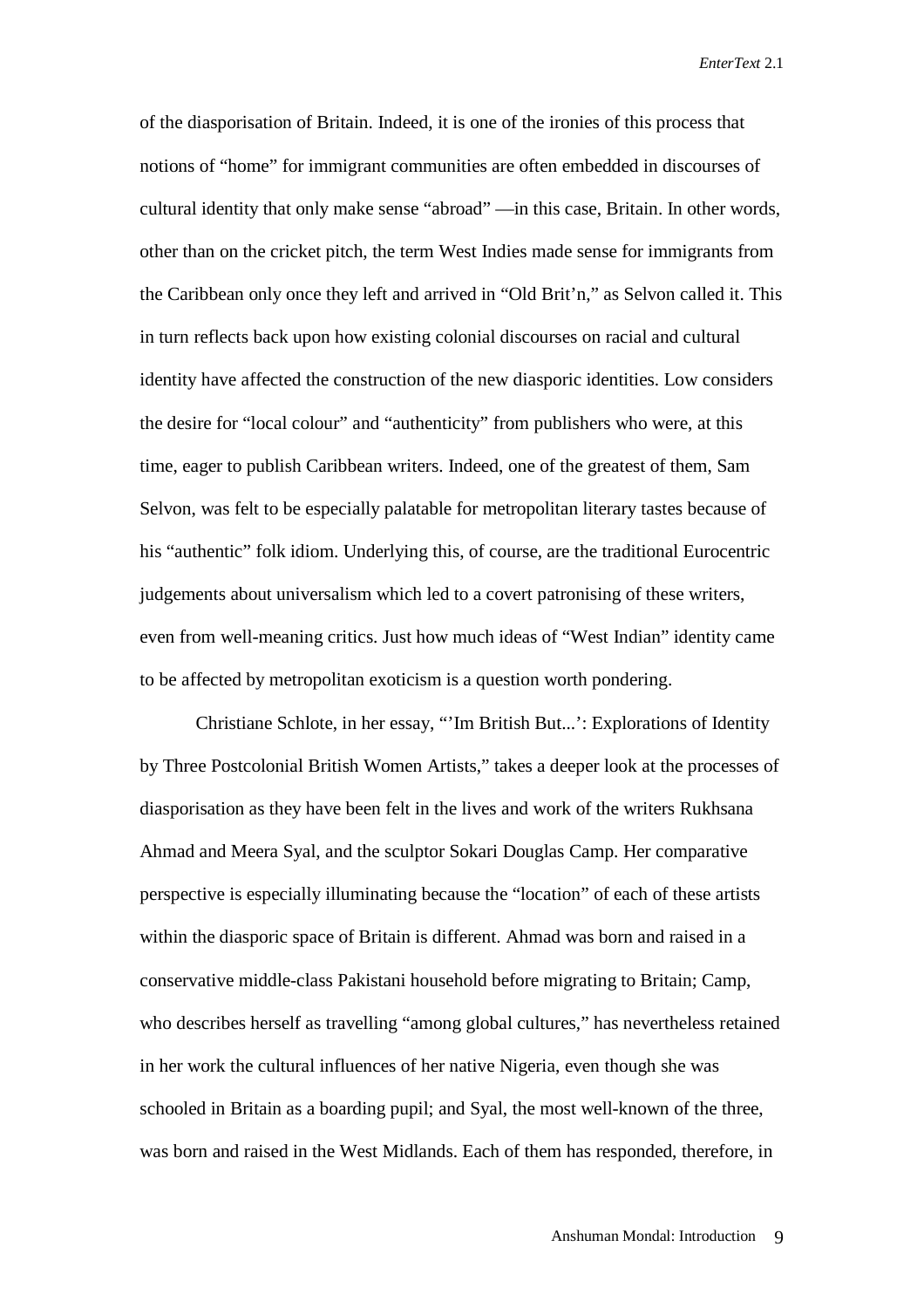different ways to their "racialisation" and the expectations of the "exotic" that such differentiation often involves. Much of Syal's work, for instance, undercuts the expectations of the exotic by grounding itself firmly, and humorously, in the far from exotic soil of the Midlands. Rukhsana Ahmad has deconstructed stereotypical western imaginings of Pakistani women and Camp, in the very materiality of her work on metal sculptures and the sometimes shocking (for western audiences) insertion of, for instance, blood in her work, has both resisted notions of appropriate femininity in Nigeria and transgressed cultural expectations and norms in Britain. Schlote shows how the work of all three artists demonstrates the complicating articulation of cultural difference by social identities such as gender and class which traverse cultural differences – again, something that "multiculturalism" as we know it ignores.

"Multiculturalism," "diaspora," "ethnicity" and so on are terms which have been particularly associated with postcolonial studies, and in the British context, have been explored most insistently by "black" British thinkers such as Hall, Brah, Bhabha, and Gilroy. This has often led to the unwelcome identification of these issues with "Black British studies." However, as Peter Childs suggests, the idea of "Britain" has always been, as it were, "multicultural." The classification of these issues into a racialised ghetto is unhelpful particularly since in recent years "post-colonial" Britain must also refer to devolution. The "Celtic fringe" as it has been called can no longer be seen in such terms precisely because they accentuate those ideas of centre and periphery that underline the rhetoric of normalisation. Notwithstanding the presence of large non-white ethnic communities in these devolved societies which are complicating older notions of Scottishness, Welshness and so on, the Scots, the Welsh, the Cornish, the Manx and, of course, the Irish have all contributed significant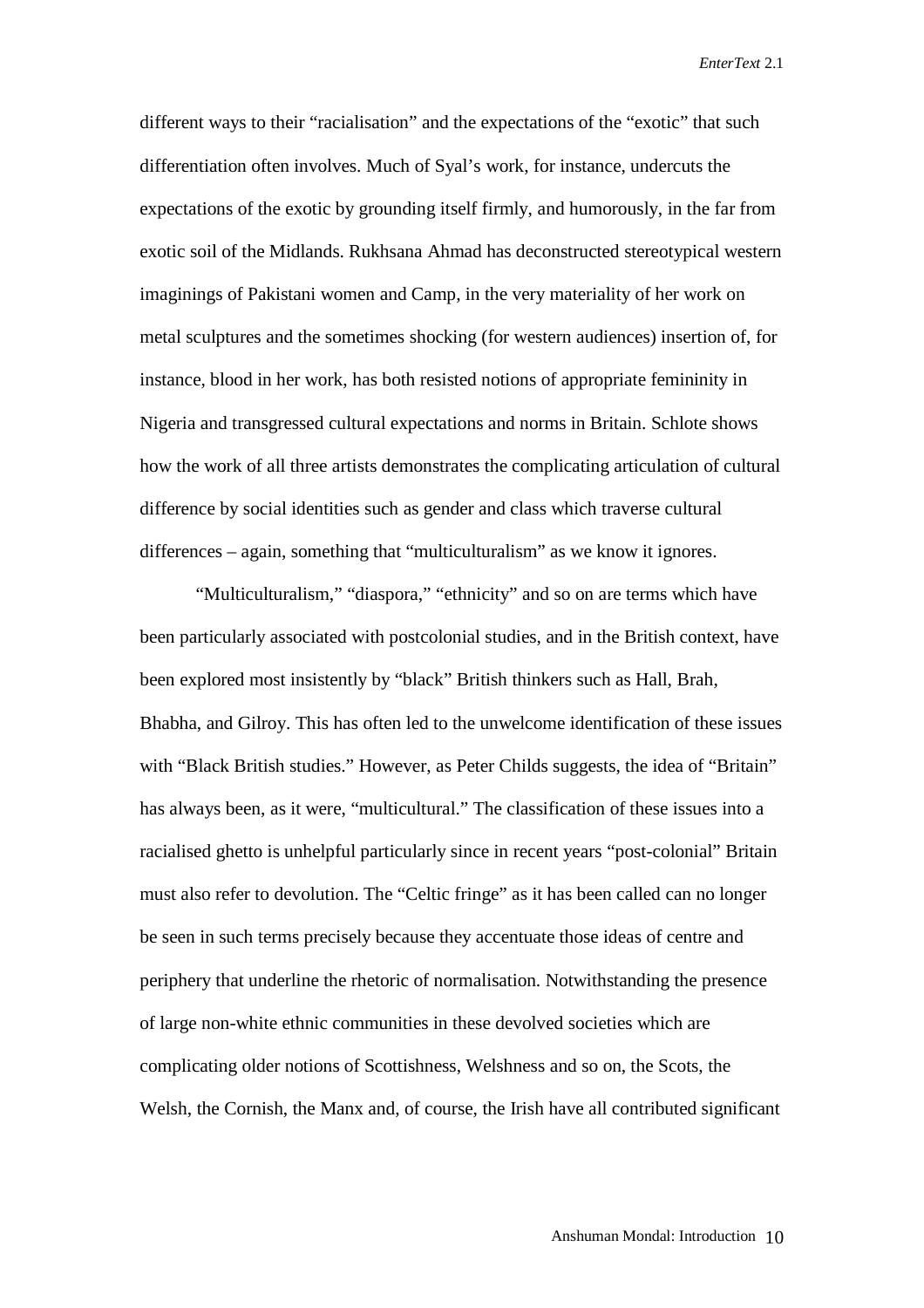strands to the braiding of Britain—though, of course, the last of these being British is hotly contested and problematic.

Amanda Griffin's socio-cultural analysis of the Manx Music Festival demonstrates how a Manx identity has been fostered by the annual repetition of the event. Its origins and subsequent development also illustrate, however, that for all its Manx-ness, it is embedded in the wider cultural terrain of British and European culture. A product of processes of Anglicisation in the Victorian period, it has also attracted criticism from those who see it as not being sufficiently "authentic" because it does not include "traditional" Manx culture. Once again, the question of tradition and authenticity makes itself felt as the boundaries of centre and periphery are negotiated and re-negotiated. Interestingly, Griffin also notes the impact of what may be termed the "Manx diaspora" in the shape of the migrant Manx community of Cleveland, Ohio. The involvement of the Cleveland Manx in the Manx Music Festival and the construction of a modern Manx identity therefore offers suggestive parallels with the way other communities have constructed notions of "home" *in absentia*.

Hugh O'Donnell's fascinating comparison of three minority-language soap operas in Scotland, Ireland and the Basque Country also allows us to consider the whole question of "minority-ness" and the politics of language and identity. This resonates significantly when juxtaposed to the proposed English-language classes for new immigrants. The absence of dedicated institutional frameworks such as a Gaeliclanguage channel in Scotland and the lack of a political project in which the maintenance of the Gaelic language is an important aspect are just two of the reasons why the soap *Machair* did not survive, in contrast to its Irish and Basque counterparts. In other words, Gaelic as a language is not seen to be essential to the formation and preservation of a Scottish cultural identity. As O'Donnell points out, *Machair*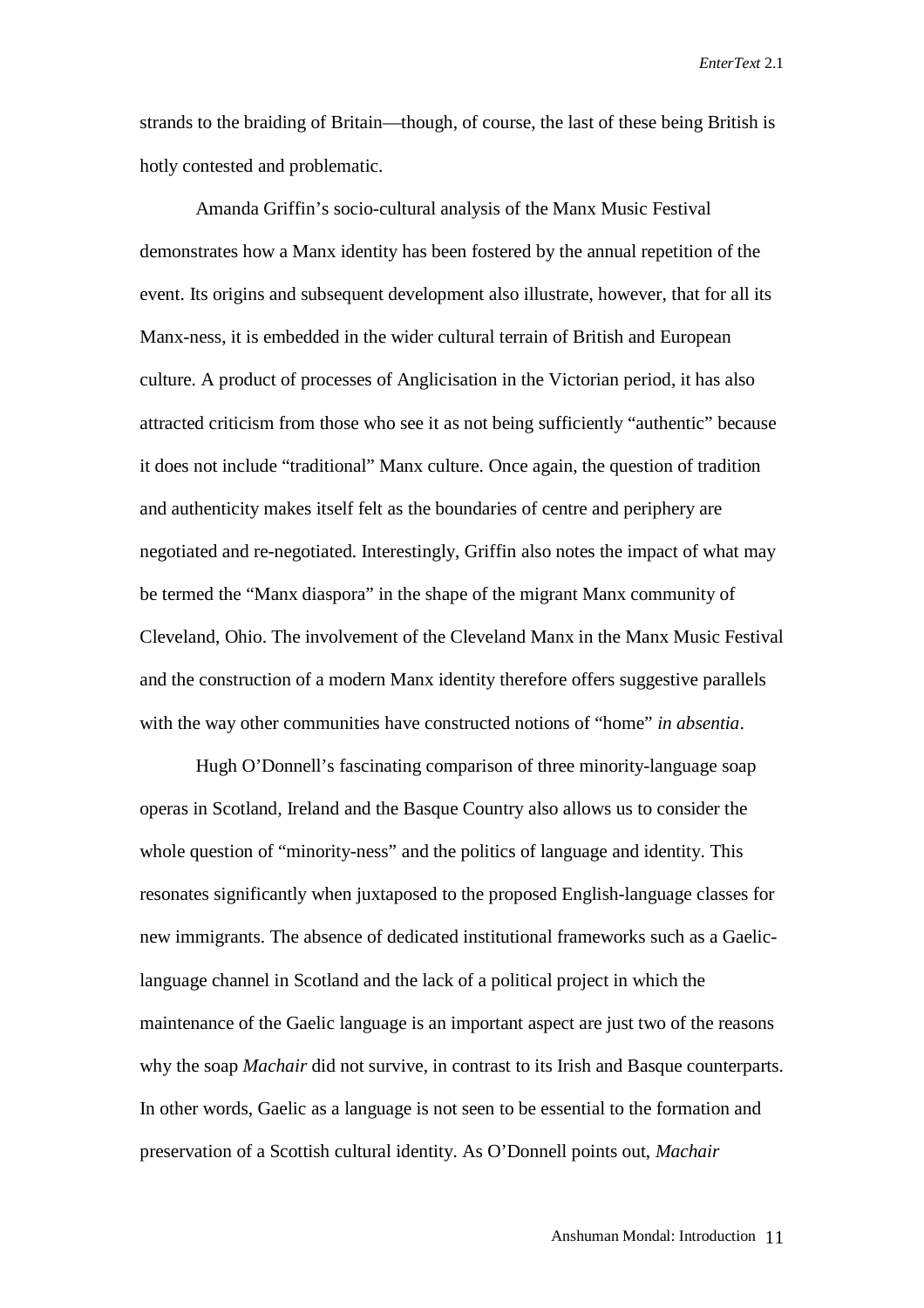addressed a "Gaelic-speaking island identity [for which] Edinburgh was as far away mentally as London." The dangers of cultural isolationism because of wistful dreams of authenticity are apparent: will the Gaelic-speaking cultures of northern Scotland survive? Are they to continue as part of the story of Britain, as a thread in the British braid, or will their trace one day only be found—like, perhaps, Cornish in West Country dialects—in various Scots dialects? Conversely, will other "minority" languages survive? Already, despite possessing strong cultural affiliations to their parents' and grandparents' cultures, Asian youth in Britain are beginning to lose competency in Hindi, Urdu, Bengali and so on, and many children of Afro-Caribbean descent cannot speak the Creole of their ancestral islands. On the other hand, new languages are emerging which reflect the hybrid cultural space of postcolonial Britain. The "street" languages of Southall, Brixton and a host of other localities await linguistic and sociological analysis. What makes these languages, how "minority" languages survive, what resources they draw on, how they carve a space of significance—and signification—within the dominant discursive frameworks are questions which deserve urgent attention.

In her essay on Eavan Boland and Nuala Ní Dhomhnaill, Rose Atfield discusses the relative importance of gender and language in the work of two major female Irish poets. In Boland's work, Atfield detects a greater concern with the issue of gender than in Ní Dhomhnaill's. Again, the fact that Boland writes in English and Ní Dhomhnaill writes in Irish may be especially significant here. Working in a minority language perhaps demands greater attention to the issue of language itself its sustenance and development, and the resistance to the power of the dominant language—whereas the very centrality of English means that language is less of an issue for Boland. Accordingly, Boland is at relative liberty to explore the discursive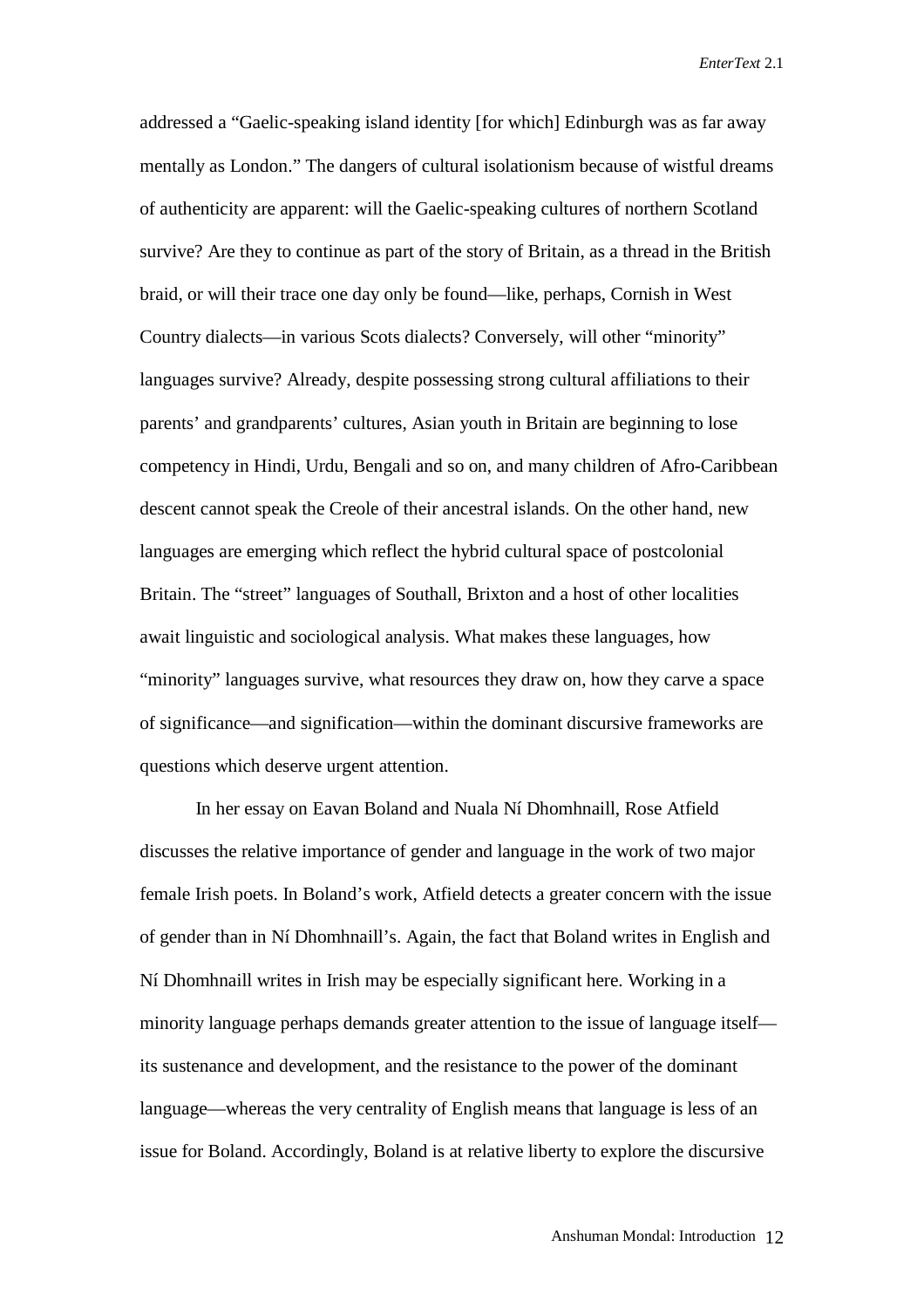silences and suppressions *within* English from the point of view of gender. It seems that there is a strategic awareness on Ní Dhomhnaill's part that the issue of language in relation to what Atfield calls "dual colonialism" is what demands most attention. Identifying Irish itself with femininity, Ní Dhomhnaill is perhaps enacting in her poetry a "dual resistance:" to colonialism and patriarchy.

Finally, it is a great pleasure to be able to conclude with an essay by the great Guyanese writer Wilson Harris. Harris's essay, "The Theatre of the Arts," occupies the "sensitive" boundary between criticism and creativity, "fact" and "fiction," argument and speculation. Such layered boundaries create a challenging text. Harris's plea for a gnostic "theatre of the arts" may not suit or appeal to all tastes, but his attempt to question the "fixity" of absolute categories of space and culture does possess certain affinities to new thinking and theorising on notions such as "diaspora" and "diaspora space" (as conceived by Avtar Brah); to Gilroy's move from "rooted" to "routed" identities; and the flux that processes of displacement (whether voluntary or involuntary) impose upon identities, cultures and environments. From the point of view of a moving world—a world constantly on the move, be it peoples, ideas, labour, or capital: a movement that is, perhaps, the fundamental characteristic of that latest phase in capitalist modernity which we now term "globalisation" —Harris's speculations on the "measurelessness," as he puts it, of such processes perhaps does require his kind of mythopoeic language in order to give them shape and form, however temporarily.

The conference foregrounded creativity. Plenary speakers included practising artists—among them, not only the novelist Wilson Harris, but the theatre director Jatinder Verma, and the director of the cross-cultural Grand Union orchestra, Tony Haynes, whose talks are represented here, as well as the Guyanese flautist Keith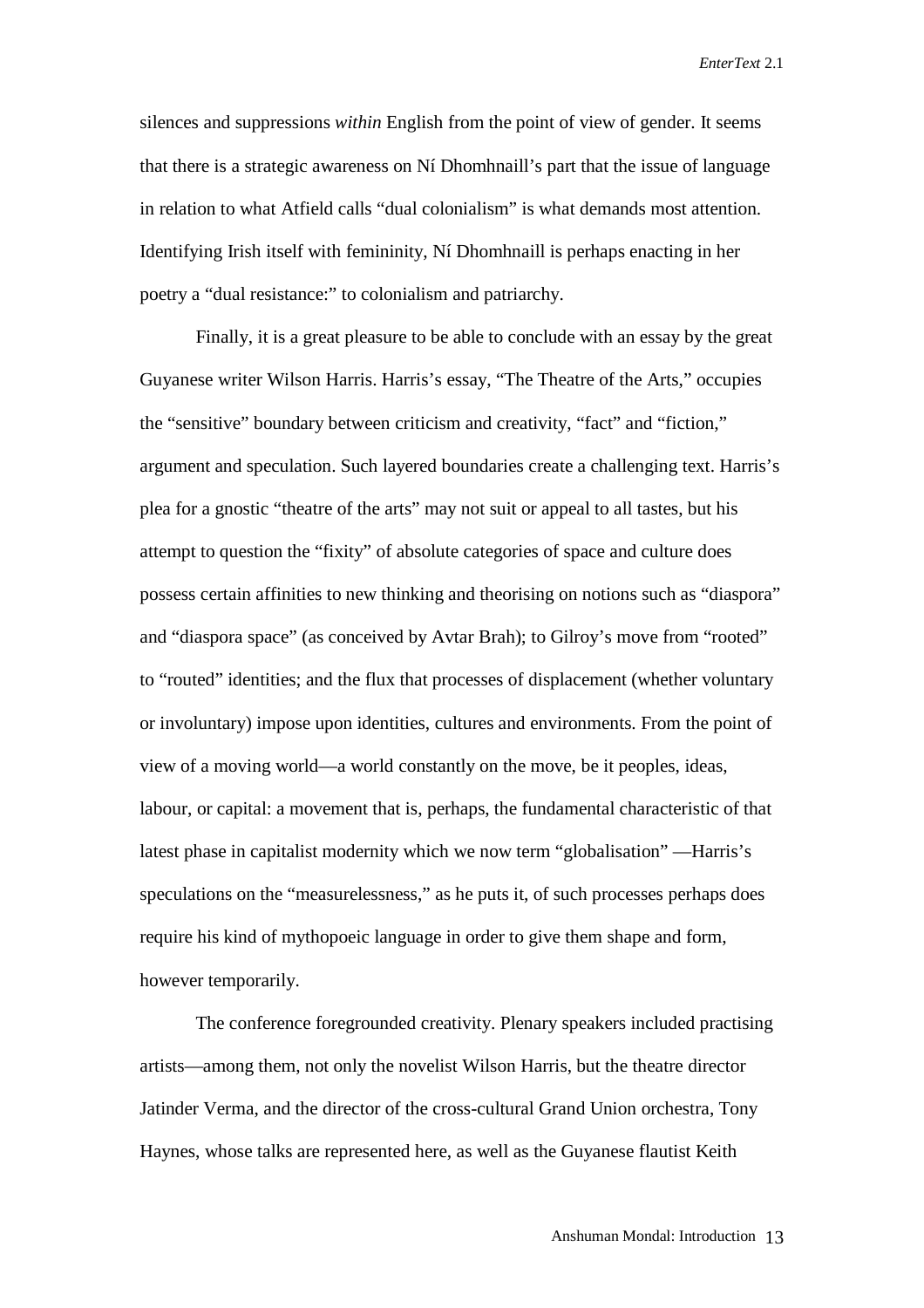Waithe who gave an unforgettable performance. The conference's evening programmes of readings by a wide range of poets and novelists from many different British communities played an important part in establishing its ethos. One of the organisers' intentions was to breach the barriers which tend to be erected between British cultures of ancient origin and those of more recent presence in these islands, by juxtaposing contributions on, and from, both. The Welsh poet Iwan Llwyd, whose work (arising from the conference) is included in *EnterText* 1.2, reminded delegates of the diversity of language practice within Britain by reading his poems first in Welsh and then in English. It is therefore also central to the commemorative concept of this issue of *EnterText* that the academic papers are interwoven with new work from some of the participating writers, Bernardine Evaristo, Grace Nichols, Romesh Gunesekera, John Agard and E. A. Markham. One of the latter's poems offers a telling response to the events of 11 September, while another is presented not only in English, but translated into five European languages—a reminder of the braiding of Britishness with Europeanness, and of our interconnections throughout the wider global linguistic communities. Also we are pleased to publish a new short story by Aamer Hussein, and an extract, about growing up in Guyana in the 1920s, from the autobiography of Cécile Nobrega, a work-in-progress which was inspired by her participation in the British Braids conference.

I would like to conclude this introduction by returning to the metaphor of the braid. Many of the essays in this collection take a materialist perspective to the study of culture. "Braiding" as it is presented here is not just about the threading together of culture, but also about the threading of these cultures through the social, economic, and political fields within which they operate. Returning once again to the Home Secretary's intervention, the terms of the debate which have surrounded it have led to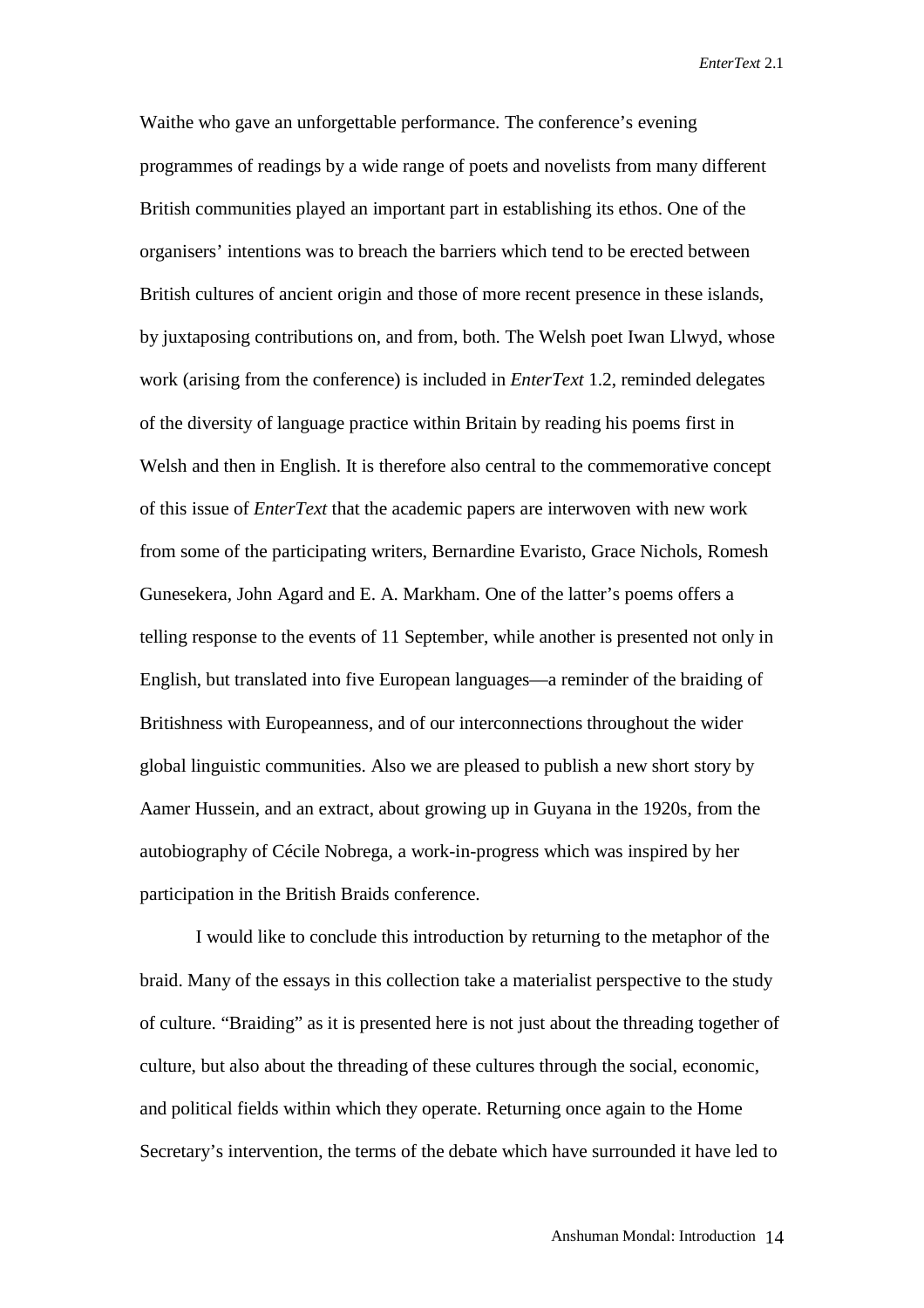the disarticulation of culture from its political and economic environments by embedding it rather in a discourse of "norms," "values" and "identity." By treating the issue of identity (and culture) quite independently of the social, political and economic positions of those for whom "identity" with Britain is said to be a problem—and it seems that Britain's Islamic communities come top of this particular list—the "problem of identity" is itself abstracted. This abstraction mirrors the rhetoric of the far right for whom "identity" is not just an issue—it is the *only* issue: you either belong or you don't; you are either one of "us" or one of "them." The idea of "braiding" as it is presented in this volume, with its emphasis on the delicate weaving together (articulation) of differences, resists not only the rhetoric of normalisation but also the abstractions on which it rests. It *insists* on the articulation of cultural identities by other "social" forms. When placed in the context of immigrants learning English, this involves reframing the debate so that one might suggest that English should be learnt not in order that "they" might become one of "us" but rather because they might gain access to the material benefits that learning English would deliver. The same could be said of the debate about "race relations." Blacks and Asians in Britain today *want* to talk about race, but not in terms of abstractions. Instead, race needs to be debated in relation to the institutionalised disadvantages facing ethnic minorities with regard to education, housing, employment, health care and so on. This is what constitutes the real "problem" of race and identity in (and with) Britain. Immigrants are not merely culturally alienated, but are also economically disadvantaged, socially marginalised, and politically disenfranchised. Why, in this context, would such communities *want* to identify with Britain? To begin to find the answers to such problems does not just require hard